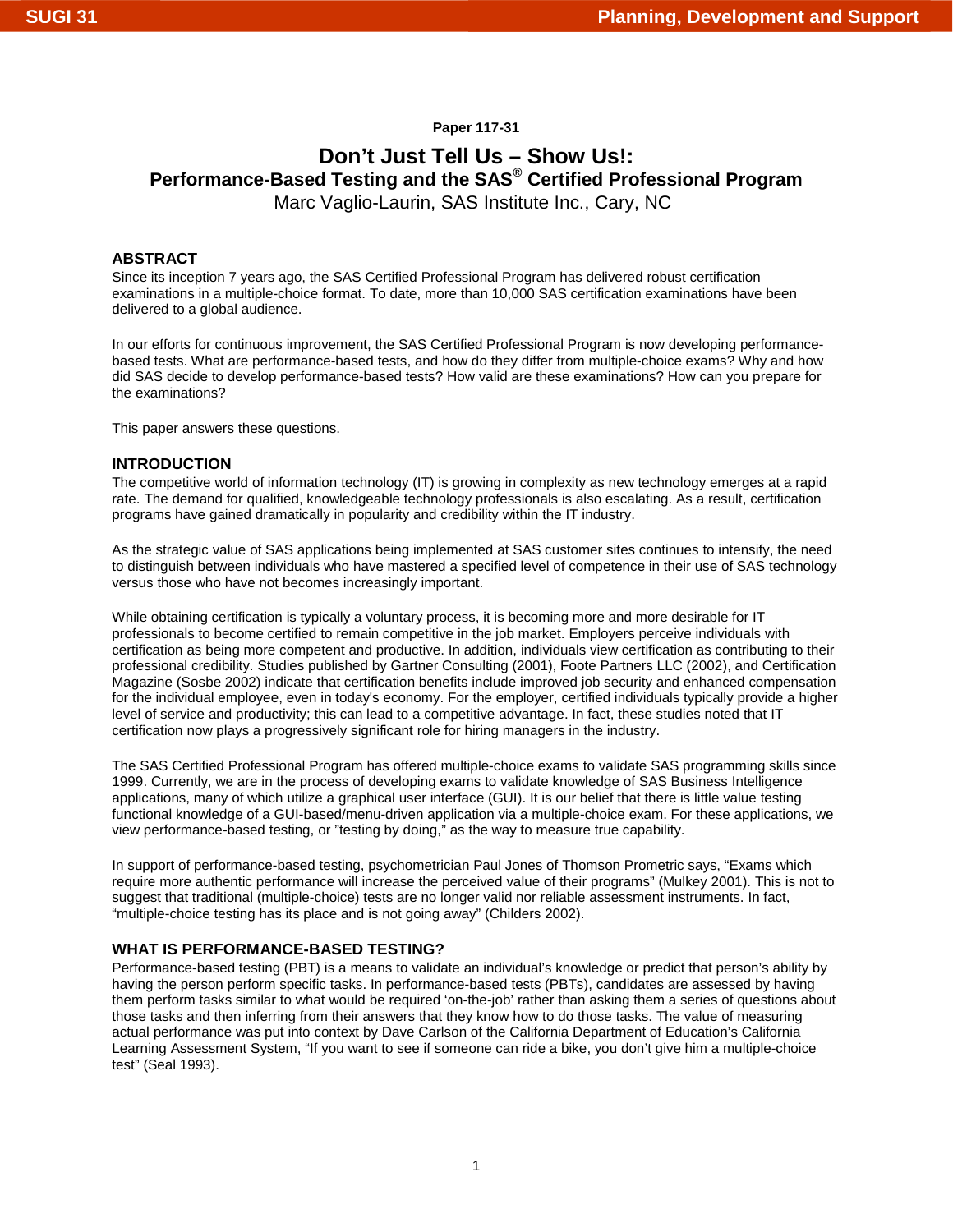Traditional tests can be thought of as "tell us what you know," that is, what is the knowledge in someone's head. PBTs can instead be thought of as "show us what you know by showing us what you *can do*," that is, the *application* of knowledge. Traditional testing measures the candidate's ability to articulate or recall knowledge; PBT is designed to assess whether the candidate can *put that knowledge to use*. According to industrial psychologist Ruth Clark, "To establish that a person can use a procedure, the person must be able to actually perform it" (Stolovitch and Keeps 1999).

PBTs are designed to emulate what an individual does on the job. As such, PBTs typically allow the individual to come up with the correct solution using different approaches. Says Jamie Mulkey of Caveon Test Security, "Because no one solves a problem exactly the same way every time, why should there be only one way to solve a problem when completing a performance test? The point is that performance-based testing allows for those different problemsolving approaches so that you, as the test-taker, can use some creativity in finding a resolution" (Mulkey 2001).

Why the effort to go beyond traditional tests? Experience is showing that knowing something and doing something are often not the same (PTC accessed January 23, 2006). For example, consider the following: How many people "know" how to eat a healthy diet? The answer is probably that most people know how to eat in a healthy manner. Now, how many people actually *do* eat this way? A similar analogy could be drawn with knowing the speed limit and actually driving at that speed.

Certifications are intended to measure job- or task-related skills and knowledge. PBTs put candidates in situations where they must use their knowledge, demonstrate their skills, solve common problems for their job role, and perform troubleshooting tasks to measure the kinds of things that employers care about (Tittel 2004). These include tasks and activities that occur on the job, especially those where specialized knowledge and skills are needed or where they can help speed up deployment, implementation and problem resolution, improve quality, increase productivity, reduce downtime, save costs, and so on.

According to Peter Childers, vice president of Global Learning Services at Red Hat, "Performance-based tests provide more meaningful, fair and direct measurement of competency than purely multiple-choice tests" (Childers 2002).

Adds Tom Berry of Galileo Systems, "One of the advantages of performance-based testing is the test developer (in our case, SAS) can *guarantee* that a test taker has performed a procedure once they pass the performance-based test for that procedure" (Childers 2002).

## **A BRIEF HISTORY OF PERFORMANCE-BASED TESTING**

The concept of PBT is not a new one. In fact, PBT is the norm in many professions. PBT has been used for many years for job roles such as firefighters, police, and airline pilots. For example, firefighters utilize burning facilities to assess and practice their skills in a controlled environment. Likewise, in today's environment of heightened security, law enforcement officials now conduct simulated disaster exercises to assess and practice emergency response readiness.

In fact, PBT has been used throughout history as part of the master/apprentice approach to learning a trade. But its use has also been limited because of the complexities associated with either observing the candidate on the job or with adequately simulating the work environment (Galileo Systems, LLC accessed January 23, 2006). Until recently, the technology infrastructure was not in place to create and widely distribute economically feasible PBTs, except for the most critical of jobs (such as airline pilots).

In the IT industry, PBT is emerging as a preferred method of skills assessment (Witnah 2004). PBT is becoming recognized as a more valid means of testing because the focus is on measuring performance, rather than testing on subject matter knowledge which might or might not be a prerequisite for acceptable job performance. Remember, the goal of PBT is to assess whether the person can actually complete the required tasks, not whether or not that individual can articulate concepts related to the tasks. Says Jonathan Hatcher of CompTIA, "The days of memorizing one fact, and looking for that one fact in one answer are really gone" (Hoffman 2006).

Think back to the emergency response evaluations. While it is certainly desirable that an individual is able to recite the prescribed ratio of breaths to chest compressions while performing cardio-pulmonary resuscitation (CPR) (as could be measured on a traditional exam), it is probably more advantageous to measure how that individual responds in an actual or simulated emergency situation (as could be measured by PBT).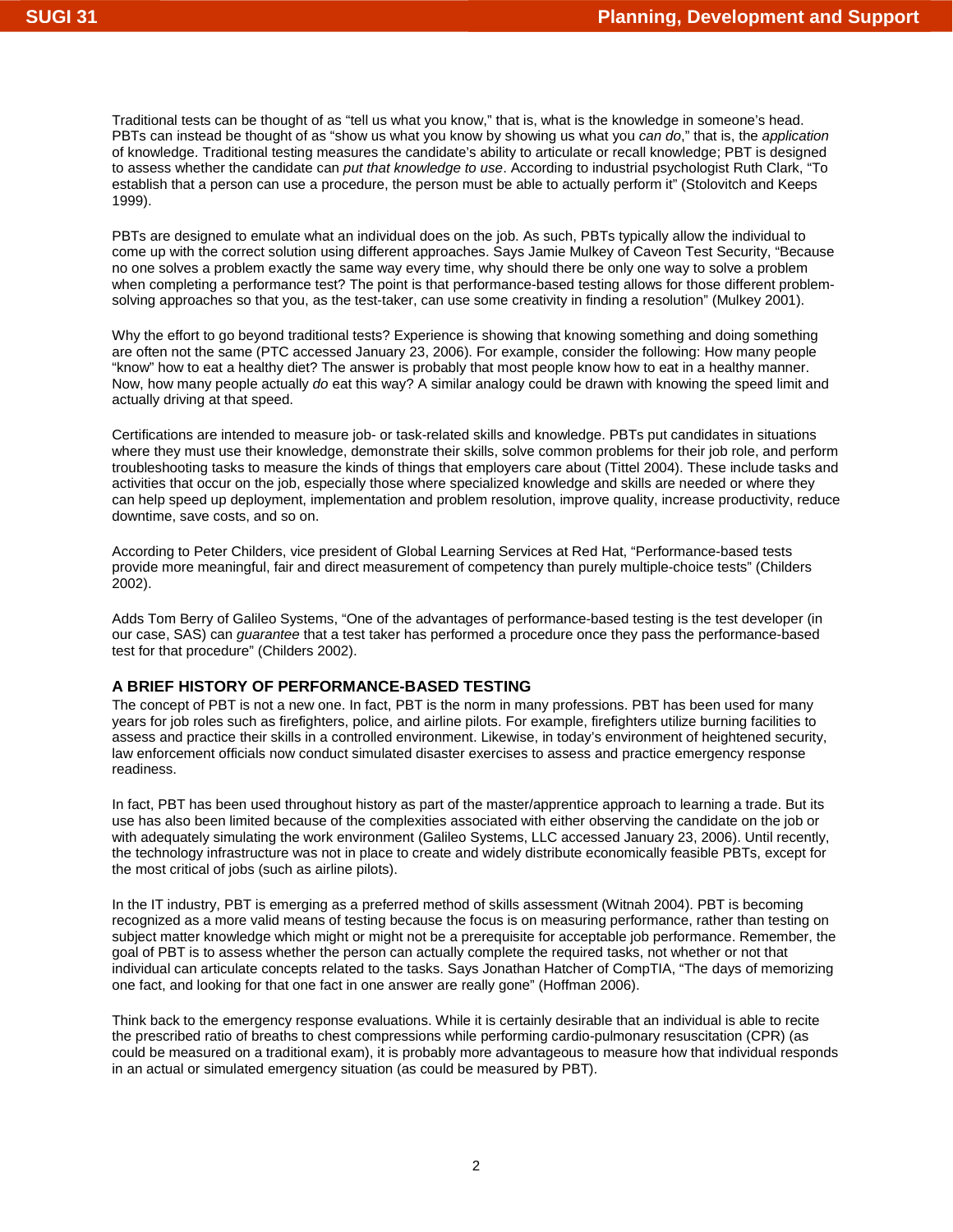Similarly, to assess a network administrator's performance, is it more valuable to have a person tell which system commands are needed to register a new user on a corporate network or to have that person actually create the new user account and permissions on a simulated network environment?

Karl Childs, certification architect, adds "In today's environment, it's experience that sets you apart. PBT actually proves your hands-on knowledge" (Childers 2002).

## **WHY UTILIZE PERFORMANCE-BASED TESTS?**

The validity of an exam is determined by how well it measures what it is intended to measure. To use a traditional exam as a means to measure performance, there must be an established correlation between exam outcome (score) and actual performance (Witnah 2004). In reality, the exam might be a better measure of the individual's recall or test-taking ability rather than true task performance. The intent of PBTs is to measure the *ability to execute*, not the ability to recite information. In performance-based testing, it shows right away if you don't know something (Zeise and Smith 1999).

In my world, a good example of this might be pole vaulting. Having participated in track and field during my high school and collegiate years, I think I could fairly well describe what an individual would need to do to perform successfully in this event. However, if the US Olympic Committee adopted a multiple-choice exam to select pole vaulters for the next Summer Olympic Games, my guess is they would be sorely disappointed (and embarrassed) to find that—despite my *knowledge* "on paper" of how to pole vault—my ability to *perform* would result in my clearing the bar set at a height of something in the vicinity of 6 feet (if that) instead of the 17 or 18 feet that they are probably looking for.

As a final example of the value of testing performance instead of recall ability, think of when you are asked for someone's phone number. How often is it hard to recall what the number is, but sit in front of a telephone and touch those buttons and the number comes right back to you? Ultimately, it probably doesn't matter whether or not you can always recall the phone number but that you can dial it when you need to.

## **VALIDITY AND PREDICTIVE ABILITY**

PBTs attempt to increase the validity and predictive ability of an exam by recreating actual tasks and requiring real responses or solutions to those tasks.

Two characteristics of PBTs lend these exams to being more valid than traditional exams (Witnah 2004):

- Authenticity. Rather than asking candidates to select an answer from a predefined list of alternative answers (for instance, A, B, C, or D) to demonstrate knowledge, the candidates must complete tasks using methods similar to those used in the "real world."
- Relevance. Traditional exams often present scenarios in an effort to measure *knowledge* of a specific task. However, well-constructed PBTs evaluate an individual's ability to *successfully complete* realistic real-world tasks.

Think about it. To get a driver's license, you probably had to complete a road test in addition to a written exam. The road (performance) test adds validity to the written exam. PBT works in much the same way, except that the candidate is likely "driving" a computer instead of a car.

According to Thomson Prometric's Jones, "In multiple-choice you have four or five (options) from which to choose. But in a performance-based item (question), you have free play in an environment that looks like the real world. What performance-based testing adds is the components of self-management, monitoring, problem solving and planning a solution—which gives the testing program enhanced validity" (Microsoft PressPass 2005).

While traditional exams by their nature typically focus on discrete knowledge and skills for each test question, PBTs are often designed to measure the successful completion of a series of tasks. States Jim Olsen, psychometrician and Chief Scientist at Alpine Testing Corp., "In real-life scenarios, you don't see job elements happening by themselves, so why should we test that way?" (Mulkey 2001)

Given each of these characteristics, it is becoming an increasingly held belief that PBT is a more reliable predictor of an individual's job performance than what can be measured in a traditional exam (Childers 2002).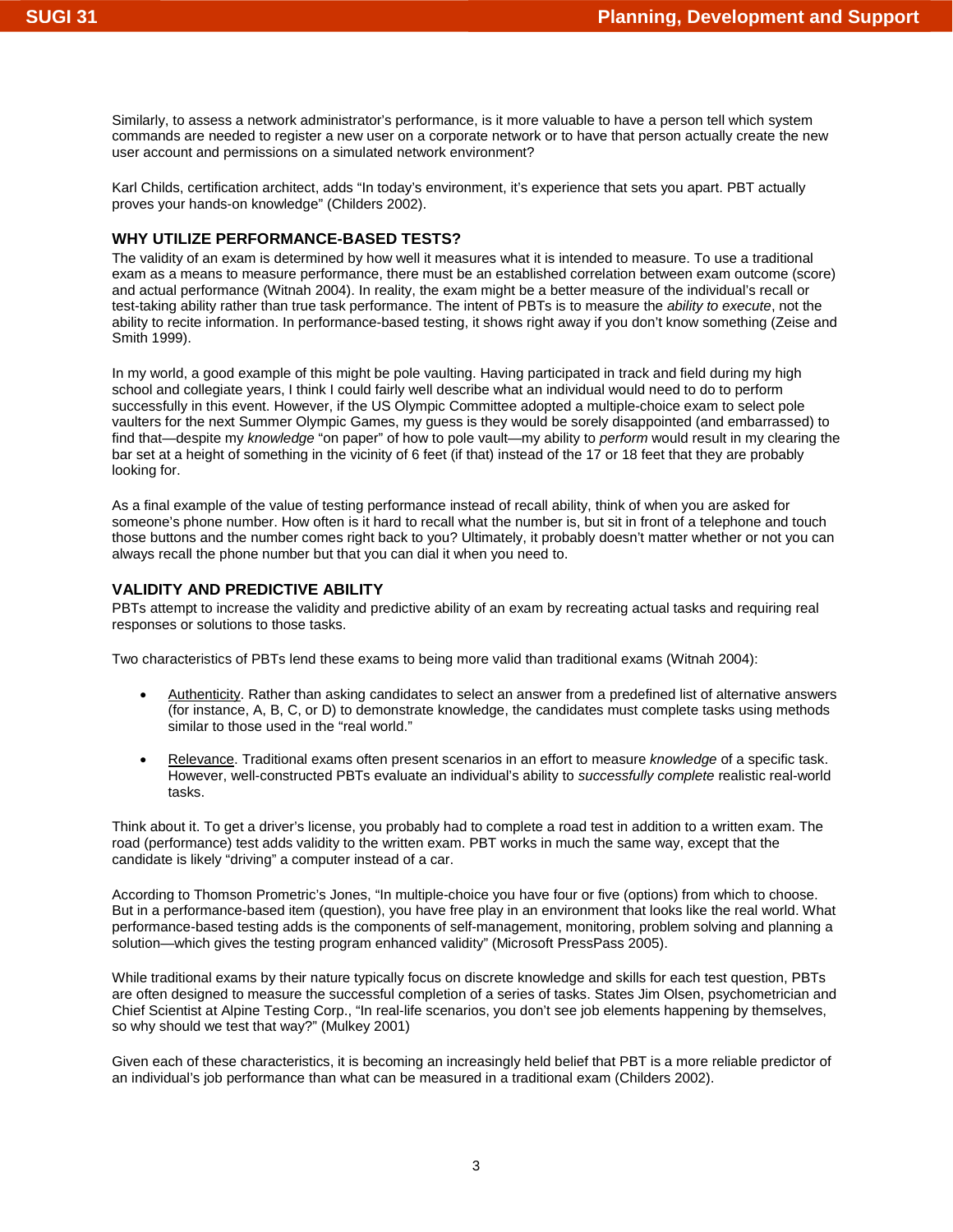# **EXAM INTEGRITY AND FEEDBACK**

PBTs also help address exam integrity; that is, exam security issues. It has been estimated that popular certification exams can become obsolete within 30 days of release, simply due to test piracy options available on the Internet. But cheating is actually quite hard to do on well-designed PBTs. With PBTs, even if information about an exam is shared, an individual still must be able to perform specific tasks under test conditions in order to pass (Mulkey 2001). Adds Wallace Judd, Test Development Manager for ARDMS, "Is performance testing an improvement in test security? It's a substantial improvement" (Nagel 2004). Of course, care should still be taken to prevent candidates from merely memorizing keystrokes.

At a presentation to the Performance Testing Council in May 2005, Randy Russell, director of curriculum and certification at Red Hat, supported this by saying, "We tell people what is going to be on our exams. That way they go out and practice. And you know what? In the process, they are learning to use the technology and perform the tasks they will need to perform on-the-job. They still have to be able to demonstrate these skills in order to pass the test."

One criticism that has been associated with traditional exams is the availability of preparation options that "teach to the test" (Joss 2001). What the industry is now discovering with well-designed PBTs that are valid reflections of actual job skills, "teaching to the test" is in reality "teaching to the job" (Galileo Systems, LLC accessed January 23, 2006). And isn't this the ultimate goal of training in the first place?

Additionally, test candidates provide positive feedback after sitting for PBTs. According to Jim Adair, the late Worldwide Manager of Certification Exam Development for Lotus Corp., "A look beneath the surface reveals that people who *do* the job prefer performance exams. People who have just studied the material prefer multiple-choice exams" (Mulkey 2001).

## **WHO HAS IMPLEMENTED PERFORMANCE-BASED TESTS?**

PBT is becoming increasingly popular and important in the IT industry. In fact, four of the five largest IT certification programs based on exam volume—Microsoft, Cisco, Novell, CompTIA, and Oracle—(and a growing number of other vendors) now include PBTs in their certification programs. (Today, CompTIA is the lone holdout from the above group, likely due to the vendor-neutral focus of CompTIA exams). These four programs all mention that PBT has taken on increased importance and that they expect PBT to continue to grow. In fact, Novell indicates that *all* of its certification exams will be PBTs by 2007. And all four of these vendors cite enhanced exam integrity and the ability to test for real skills and knowledge as the primary reasons to adopt PBTs (Tittel 2004).

Consistent with this, the Performance Testing Council [\(www.performancetest.org\) ha](http://www.performancetest.org)s a stated goal for the testing industry to adopt PBTs as the standard means of assessment by March 2007.

## **PREPARATION**

Practice, practice, practice. The best way to feel the most confident going into PBTs is having performed real skills multiple times using the actual technology prior to sitting for the exam.

"Your best 'cram session' is using the application, system or hardware itself to get 'flight time' executing actual job tasks," says Mike Reid, manager of Cisco's CCIE certification program (Childers 2002).

The testing industry has come to realize that knowledge does not always equal capability. Many "boot camps" teach individuals how to pass a test but not necessarily how to perform in the real world. Says Amir Elahi, president of Computer Analytics Inc., "Something is broken when the individual feels compelled to cram for an exam rather than learn the actual technology and product skills" (Joss 2001).

PBTs resolve this by testing real-world skills. PBTs require candidates to complete tasks to accomplish a goal. Candidates have to prepare by truly using and understanding the technology. Memorization doesn't cut it.

Let's again consider the driver's license scenario. When you learned to drive a car, you likely didn't just read a book; you got behind the wheel and practiced. Most of us probably didn't have our own car to practice with, so what did we do? We took classes (driver's education), we found people who could mentor us (parents, family members, older friends), and we pursued this learning seriously. PBTs are no different; you need that hands-on experience with the technology.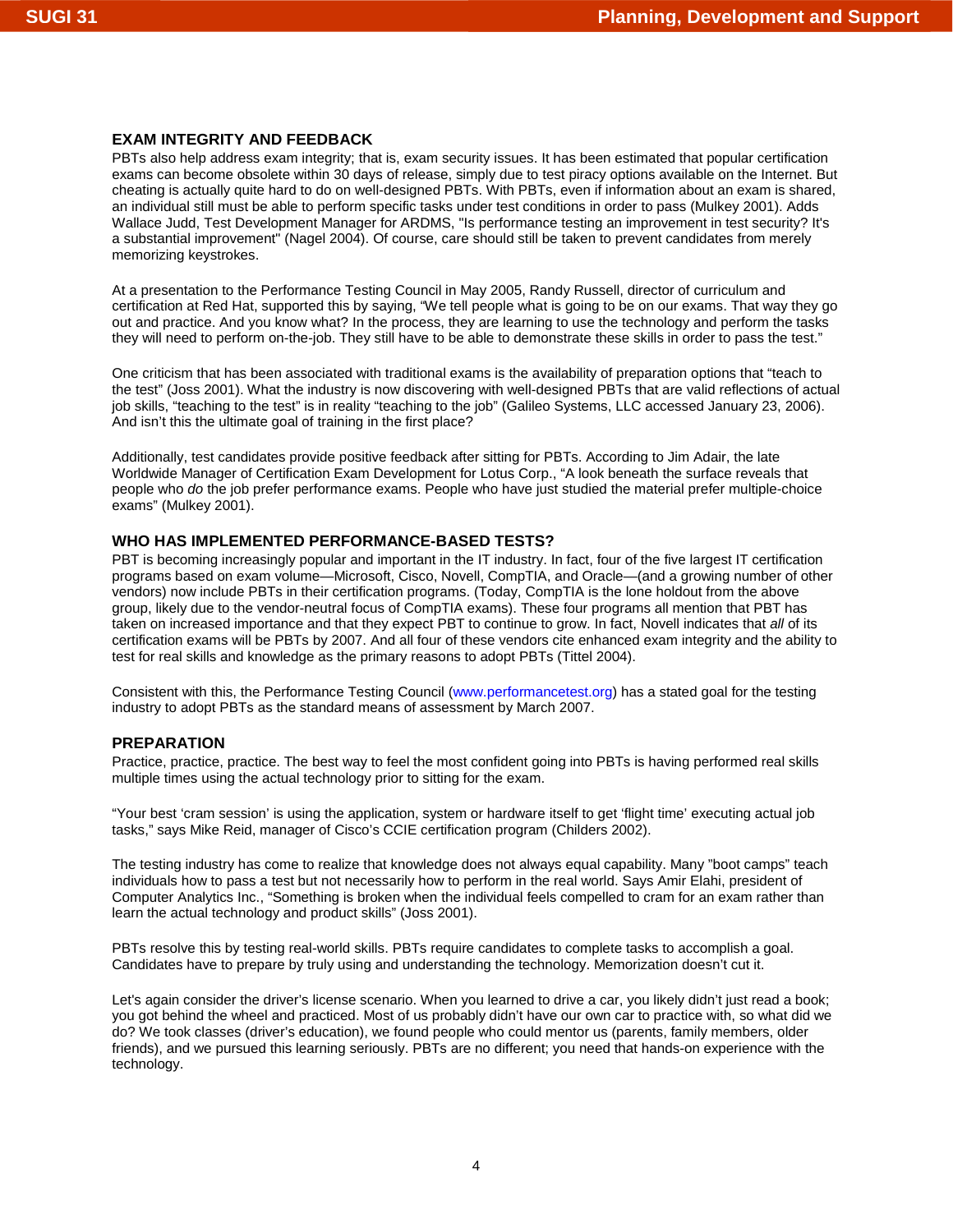Vendors typically offer classes that help you learn about their products and give you an opportunity to gain hands-on experience using the technology. These training classes are often designed to support the knowledge required for associated certification exams. Many vendors offer e-learning options, which can be very effective if they include exercises that give you additional experience using the technology. Some vendors also now offer "learning editions" of their products—real technology that is designed for you to learn how to use it, but is limited in certain ways so it cannot be used as a production system. Learning editions can be an affordable and a realistic means to learning and understanding how to use the products.

If you have access to the technology at work or elsewhere, you have a head start. Ask a mentor or system administrator to help you establish a practice environment. See if he or she can help you design scenarios that reflect the test objectives. (As mentioned above, vendors are more inclined to give you details about what will be tested on PBTs; it certainly is in their interest to have people practicing on, and learning how to use, their products.) Consider working with your peers to "test each other" by coming up with problems for each other to solve.

If you don't have access to the technology, a local community college can be a good option. Unlike vendor classes, community college courses tend to span a number of weeks and often give you access to labs where you can get ongoing hands-on experience with the technology.

Remember, you probably spent many weeks or months learning how to drive a car. You shouldn't expect to pass a valid performance-based test without putting in real effort. After all, we're talking about acquiring real, credible skills that employers are willing to pay for!

Adair, a proponent of PBT, stated, "The last thing we want is for someone to pass an exam just through study. The basic premise is that we hire someone to *do* something, not because they *know how* to do something" (Mulkey 2001).

So, roll up your sleeves and get experience using the technology. Attend training; work with mentors; review the test objectives; get experience using practice systems. And then go out and show us what you can do!

# **COMPARING TRADITIONAL AND PERFORMANCE-BASED ITEMS**

Let's take a look at an example of a traditional test item and what a comparable PBT item might look like:

#### **TRADITIONAL ITEM**

In the SAS PRINT procedure, which of the following selects variables that appear in a report and determines their order?

- A. the VAR function
- B. the VAR keyword
- C. the VAR option
- D. the VAR statement

Here, unless the test candidate has to teach the concept, is it important that the individual know the exact terminology? Perhaps, but likely what is important is that the individual be able to *perform* the necessary tasks to *achieve the desired result*.

So, a PBT item designed to test similar skills might specify the desired (target) outcome, and then ask the individual to perform a task or series of tasks to achieve that desired outcome.

### **PERFORMANCE-BASED ITEM**

Use the SAS PRINT procedure to create a report of employee NAME, ID, TITLE, and SALARY from the EMPLOYEES data set.

This example presents how "the proof is in the doing" in PBT. Of course, please accept that this is a very simple example, meant only to illustrate the concept.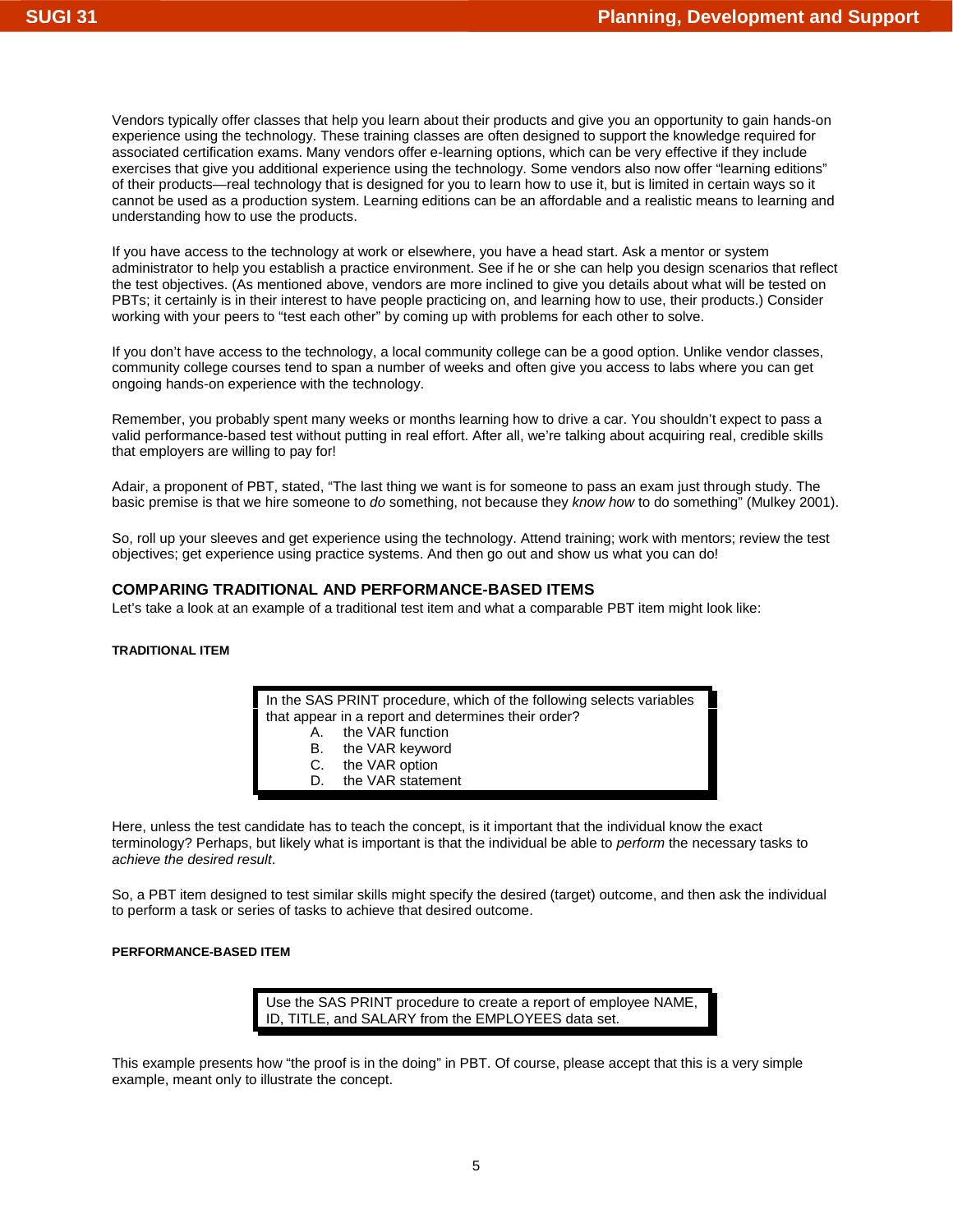## **PERFORMANCE-BASED TESTING METHODS**

Three means of testing performance are widely used today: lab, live application, and simulation. Each of these is an alternative to the most authentic means of measuring performance--on-the-job evaluation. Since exams can be used as a pre-hiring criterion in many instances, on-the-job evaluations are not always feasible.

#### **LAB**

A lab setting might be appropriate for certain IT tasks, such as implementing a complex system or solution. In the lab environment, the individual is presented with the requisite hardware, software, and a series of tasks to perform, likely approximating the on-the-job environment very closely. Given the physical requirements of the lab settings, they are often expensive and complex to maintain and are typically not as widely available to candidates as the live application and simulation exams. In addition, lab-based exams are often graded by humans; this can open them up to questions about consistent and objective scoring.

### **LIVE APPLICATION**

In the world of IT testing, a live application exam has the individual interact with the actual software and/or hardware (often in isolated environments, to prevent impacting production systems) to perform a series of required tasks. Deploying a live application requires that the software application is hosted somewhere and is accessible on demand to test candidates, such as via a virtual machine environment that can be surfaced in a web browser. Today, there are limits to how widely this test format can be delivered, as many of the large test delivery vendors are not yet willing or able to interact with external applications in their testing systems.

#### **SIMULATION**

Rather than have an individual actually interact with software, a simulation approximates the live application environment--often by presenting the candidate with a series of screen captures that are surfaced in response to that person's keystrokes/mouse clicks, thereby giving the appearance of actual interaction with the software. Simulations typically do not approximate the entire functionality of a live application, but a well-designed exam will present simulated functionality for the most common paths in the software. Further, simulations are often readily deployable to a wider audience as they do not require the same system resources as are needed to host a live application.

#### **PBT CONSIDERATIONS FOR THE SAS CERTIFIED PROFESSIONAL PROGRAM**

Because the SAS Certified Professional Program has been historically focused on certifying SAS users as opposed to SAS System implementers, we decided to narrow our decision to simulations or live application at this time. We value the fact that each of these delivery formats allows for machine scoring and that each format can realistically be hosted and delivered by external vendors, because SAS' core competency is not in delivering exams.

#### **LIVE APPLICATION VS. SIMULATION**

In the live application, the primary disadvantage seems to be the limited availability of resources to deliver these exams. However, assuming a test delivery network is available, live applications do have some advantages. First, the test candidate experiences a real environment, interacting with a fully functional version of the software. Next, since the software research and development organization has already built the environment, deploying a live application exam means that environment does not need to be recreated, as in a simulation. Finally, should subsequent releases of the software result in functionality and/or interface changes, a new copy of the application needs to be loaded at the site hosting the application, but a new series of simulation screen shots will not need to be captured. These factors tend to reduce the exam maintenance and administration effort required by the test sponsor (for example, SAS).

As mentioned above, simulations have certain advantages—primarily that they require fewer system resources because the full software application is not launched at the start of the exam and also that today there is a more readily available network to support delivery of simulation exams. However, because simulations are essentially a series of screen shots of the software application at a point in time, they can be significantly impacted by changes to the underlying software application. This can result in a large maintenance/update effort for the test sponsor. For instance, if a simulation is created based on a current release of a software product and then a subsequent release changes functionality and/or the user interface layout, all of the impacted screen shots might need to be recaptured and the exam republished. Further, the scoring logic associated with each of these scenarios would likely also need to be updated. Yet, high-fidelity simulations can be produced which closely approximate most key features of live systems. Very few conditions exist that make simulations technologically impossible. And simulations today are best suited for certification exams that have a large pool of potential test candidates dispersed over a wide geographic area, as is the case with candidates for SAS certification exams.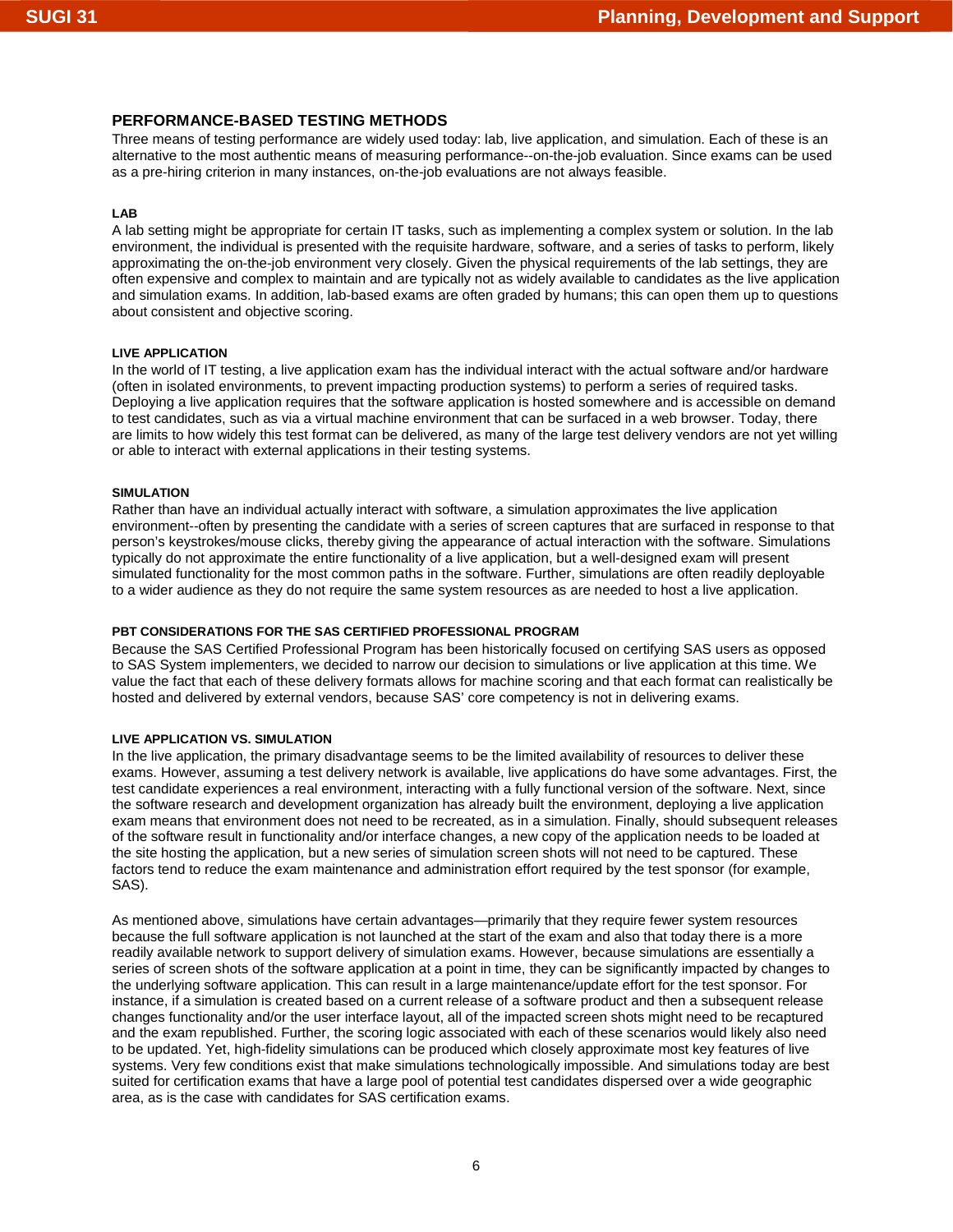# **SAS' PLANS FOR PERFORMANCE-BASED TESTING**

During 2005, SAS began serious exploration of PBT and found that the technology and infrastructure are now in place to make PBT feasible and practical for the SAS Certified Professional Program.

As part of our commitment to developing valid, reliable, high-quality PBTs, SAS joined the Performance Testing Council (PTC) during 2005. The author of this paper is now the Chair of the PTC's Design and Delivery committee. As a member of the PTC, SAS is joining with our certification program peers as thought leaders in designing and delivering PBTs and will effectively extend the SAS Certification Program into the PBT arena.

As previously mentioned, SAS has begun development of Business Intelligence certification exams, much of which is centered on GUI-based/menu-driven technology (such as SAS® Enterprise Guide®) and which is generally not wellsuited for traditional exams.

Based on the criteria above, we have decided to focus on simulations, largely due to the general availability of testing centers that support the delivery of simulation exams. The SAS Certified Professional Program currently utilizes Thomson Prometric [\(www.prometric.com\) to](http://www.prometric.com) administer and deliver our exams. The Thomson Prometric Test Center network boasts more than 3000 locations across the globe. This physical presence is a significant advantage to you, our loyal SAS users, when you are ready to access a SAS certification exam.

Other IT vendors that offer live application certification exams often require that users travel to the vendor's training centers to attempt the exam. Although SAS does have a substantial physical presence around the world, we do not compare to the availability of Thomson Prometric's facilities. Nor is certification test delivery a core competency for SAS.

Providing simulation PBTs will enable SAS to offer robust computer-based tests that are widely available around the globe and that are machine-scored in a consistent and objective manner. It will also allow us to leverage Thomson Prometric's competence in test delivery and permit us to focus our efforts on developing the highest-quality software and certification exams for our users.

Our goal is to begin introducing PBTs by late 2006. These initial PBTs will focus on our GUI-based technologies. Eventually, we plan to convert existing multiple-choice exams to the PBT format, thereby allowing all SAS certification candidates to *show* us what they know by showing us what they *can do*.

The role of SAS professionals in their organizations is often strategic and complex. It is imperative for employers to validate the skills of these individuals and to be confident of what they can *do*. As Berry of Galileo Systems says, "When doing a job is more important than knowing about a job, that job is a candidate for performance-based testing" (Childers 2002).

# **STAY CURRENT - SUBSCRIBE TO THE SAS CERTIFICATION NEWSLETTER**

For the most current SAS Certification news—including the status of certification test development, promotional offers, and other certification events—please register for our newsletter by visiting [support.sas.com/certify/newsltr.html.](http://support.sas.com/certify/newsltr.html) 

# **FOR MORE INFORMATION ON THE SAS CERTIFIED PROFESSIONAL PROGRAM**

Please vis[it support.sas.com/certification t](http://support.sas.com/certification)o learn more about the SAS Certified Professional Program, including available certification tracks/exams, suggested preparation options, exam pricing, and instructions on how to register for and access a SAS certification exam.

# **CONCLUSION**

PBT is a realistic approach to measuring an individual's performance ability. Certification programs that incorporate PBTs are gaining popularity because they deliver results. "Certification programs are responding to the perception that exams which require more authentic performance will increase the perceived value of their programs," says Jones of Thomson Prometric (Mulkey 2001). Adds Computer Analytics' Elahi, "Public and private employers as well as service providers are hungry for IT certifications that truly *guarantee* competencies" (Joss 2001).

There are many forms of certification exams offered today and multiple-choice tests remain the most common (Hoffman 2006). SAS will continue to offer multiple-choice exams focused on our traditional technologies for the foreseeable future.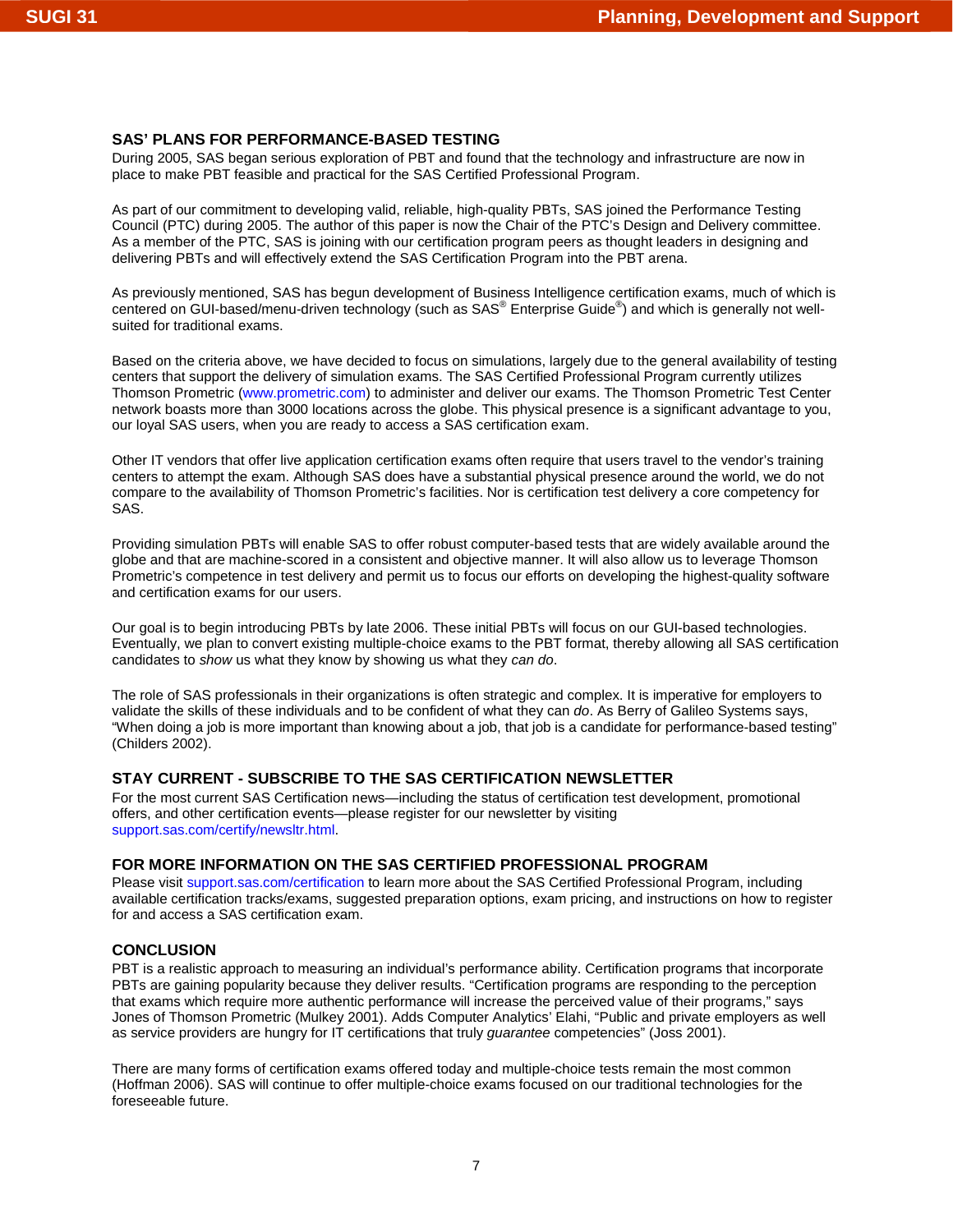However, when it comes to measuring an individual's ability to perform, PBTs offer several advantages over traditional, multiple-choice exams, including:

- PBTs require individuals to actually execute tasks, rather than simply answering questions about them.
- PBTs are designed to approximate actual work environments, to better reflect the individual's problemsolving ability in the real world.
- PBTs are typically designed to measure the individual's ability to achieve the correct result rather than focusing on the path to get there.

A look at the IT certification industry reveals that there's more PBT going on than ever before (Tittel 2004). Says Randy Trask, vice president of Market Development for Pearson VUE, "Demonstrating that you can complete tasks offers a level of assurance we believe IT managers will welcome with open arms" (Microsoft PressPass 2005). The proof is in the doing in PBT and that's what the IT industry likes about it.

During 2006, the SAS Certified Professional Program will introduce PBTs focused on our GUI-based technology. For these applications, PBT—or "testing by doing"—is the way to measure true capability.

#### **REFERENCES**

Childers, P. "Performance-Based Testing: Proving Your Skills." *Certification Magazine*, June 2002.

Foote Partners LLC. "2002 Tech Skills and Certification Pay Survey." Q2, 2002. [www.footepartners.com/itcompensation.html.](http://www.footepartners.com/itcompensation.html) 

Galileo Systems, LLC. "Computerized Performance Testing: Forward into the Past." Accessed January 23, 2006. Availabl[e www.galisys.com/sylvan.html.](http://www.galisys.com/sylvan.html) 

Gartner Consulting. "2001 Training and Certification Study," March 2001. Available [www.prometric.com/NR/rdonlyres/ecuxe6htwxvwawrtq3rvvhcfdpzolxokhf6i7i5r5xgr3pqeu47tbrdd46imcivbpv3slj3bh73](http://www.prometric.com/NR/rdonlyres/ecuxe6htwxvwawrtq3rvvhcfdpzolxokhf6i7i5r5xgr3pqeu47tbrdd46imcivbpv3slj3bh73yxstwwt5yuo4mv5b/Gartnerstudy2001_findings.pdf) yxstwwt5yuo4mv5b/Gartnerstudy2001\_findings.pdf.

Hoffman, A. "Certification Tests, What to Expect." 2006. Available [technology.monster.com/articles/certtest/.](http://technology.monster.com/articles/certtest/) 

Joss, M. "Field Certification: Proving You Can." September 2001. Available [www.computeruser.com/articles/2009,5,35,1,0901,01.html.](http://www.computeruser.com/articles/2009,5,35,1,0901,01.html) 

Microsoft PressPass, "Q&A: Microsoft Improves Certification for IT Professionals with Performance-Based Testing." February 2005. Available [www.microsoft.com/presspass/features/2005/feb05/02-01PerformanceTesting.mspx.](http://www.microsoft.com/presspass/features/2005/feb05/02-01PerformanceTesting.mspx) 

Mulkey, J. "The ANATOMY of a Performance-Based Test." *Certification Magazine*. May 2001.

Nagel, B. "Q&A: Wallace Judd, President, Performance Testing Council," April 2004. Available [certcities.com/editorial/features/story.asp?EditorialsID=78.](http://certcities.com/editorial/features/story.asp?EditorialsID=78) 

PTC. "Why Test: To Measure the Need for Training", Performance Testing Council. Testing By Doing. Accessed January 23, 2006. Availabl[e www.performancetest.org/whytest/whytest3.html.](http://www.performancetest.org/whytest/whytest3.html) 

Russell, R. "Red Hat Speaks." *Red Hat Magazine*. March 2005.

Seal, K. "Performance Based Tests." *Omni*. December 1993.

Sosbe, Tim, "Certification Training: Real Results, Real Value". *Certification Magazine*, January 2002.

Stolovitch, Harold and Erica Keeps, eds. 1999. *Handbook of Human Performance Technology: Improving Individual and Organizational Performance Worldwide,* 2d Ed. San Francisco, CA: Jossey Bass-Pfeiffer.

Tittel, E. "The State of Performance Based Testing." July 2004. Available [www.gocertify.com/article/PerformanceBasedTesting.shtml.](http://www.gocertify.com/article/PerformanceBasedTesting.shtml)